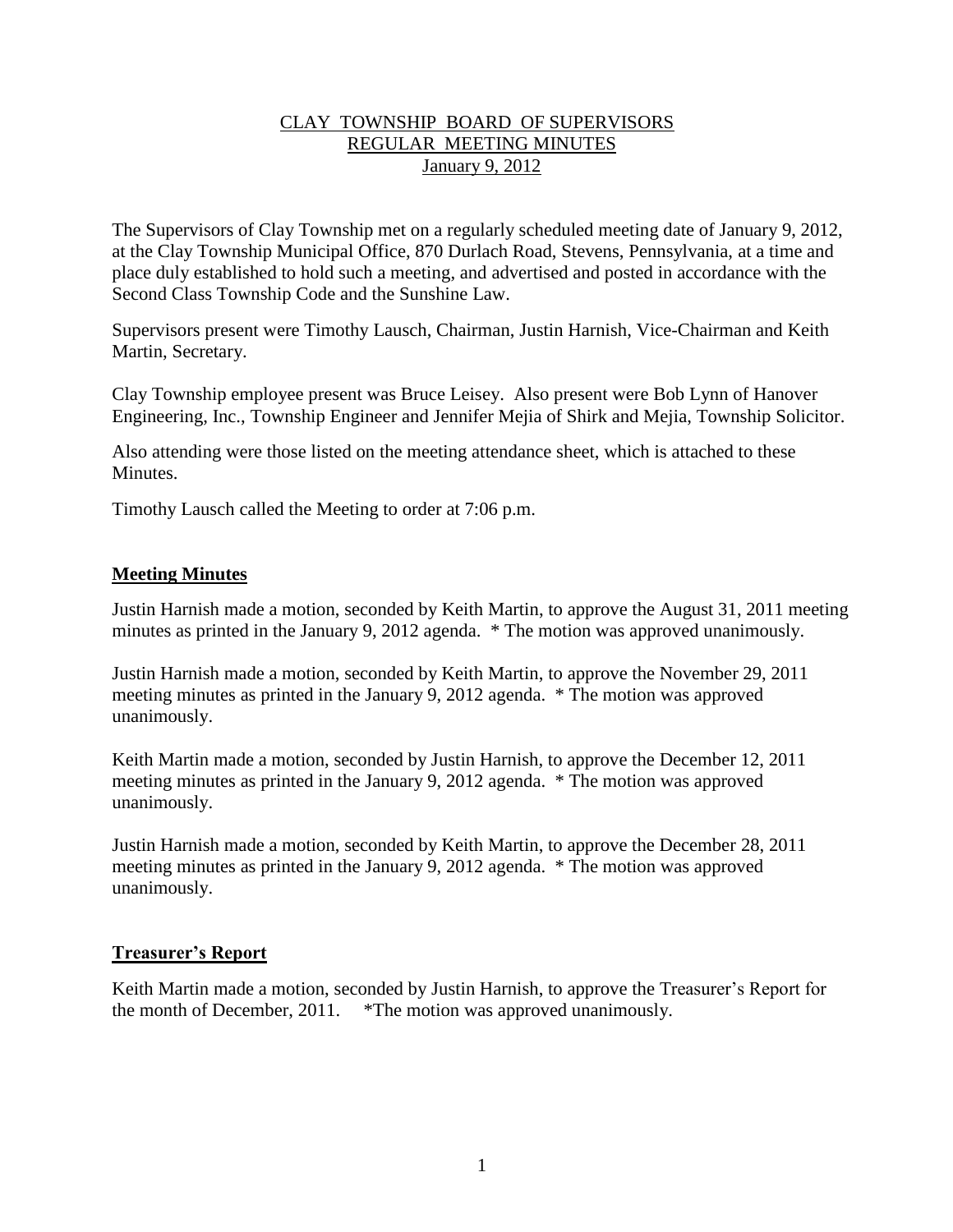## **Visitors**

1. Louis Katz, Clearview Gardens Development

Mr. Katz had questions on truck parking on the streets in Clearview Garden Development.

The Board of Supervisors informed Mr. Katz that a copy of the Township Parking Ordinance was sent to the Clearview Garden's Home Owners Association.

## **Engineer's Report**

1. Wildflower Pond Sinkholes

Bruce Leisey, Township Manager and Bob Lynn, Township Engineer met with the property owners at 307 & 309 Sweet William Way the location of the sinkhole which is in a stormwater easement between the properties and informed them the cost of repair will be their responsibility and that the Township must approve the repair process.

The Board of Supervisors authorized the Township Engineer to determine if the pipe is leaking or what is causing the sinkhole.

Justin Harnish made a motion, seconded Keith Martin to authorize the Township Engineer to do an assessment of the sinkhole area to determine cause of the problem on the Sweet William Way properties. \* The motion was approved unanimously.

The Township Manager will coordinate setting up a meeting with the property owners surrounding the sinkhole at 123 Queen Annes Way.

Rick Bernarduci and Dennis Scott, residents of Wildflower Pond Development, voiced concerns regarding areas of the sidewalk that are uneven and/or cracking. 106 Queen Annes Way is one of the properties with this issue.

The Township Manger will check the list of issues received from the Wildflower Pond residents earlier in the year.

The Township Solicitor will follow up with the Developer on status of road dedication.

2. Two Cousins Plaza – Sinkhole Update

Township Representatives have not heard from the Developer on repair status of sinkhole.

The Board of Supervisors is open to the Township Engineer meeting with the Developer to review the proposed modifications to the basin to hopefully alleviate additional sinkholes.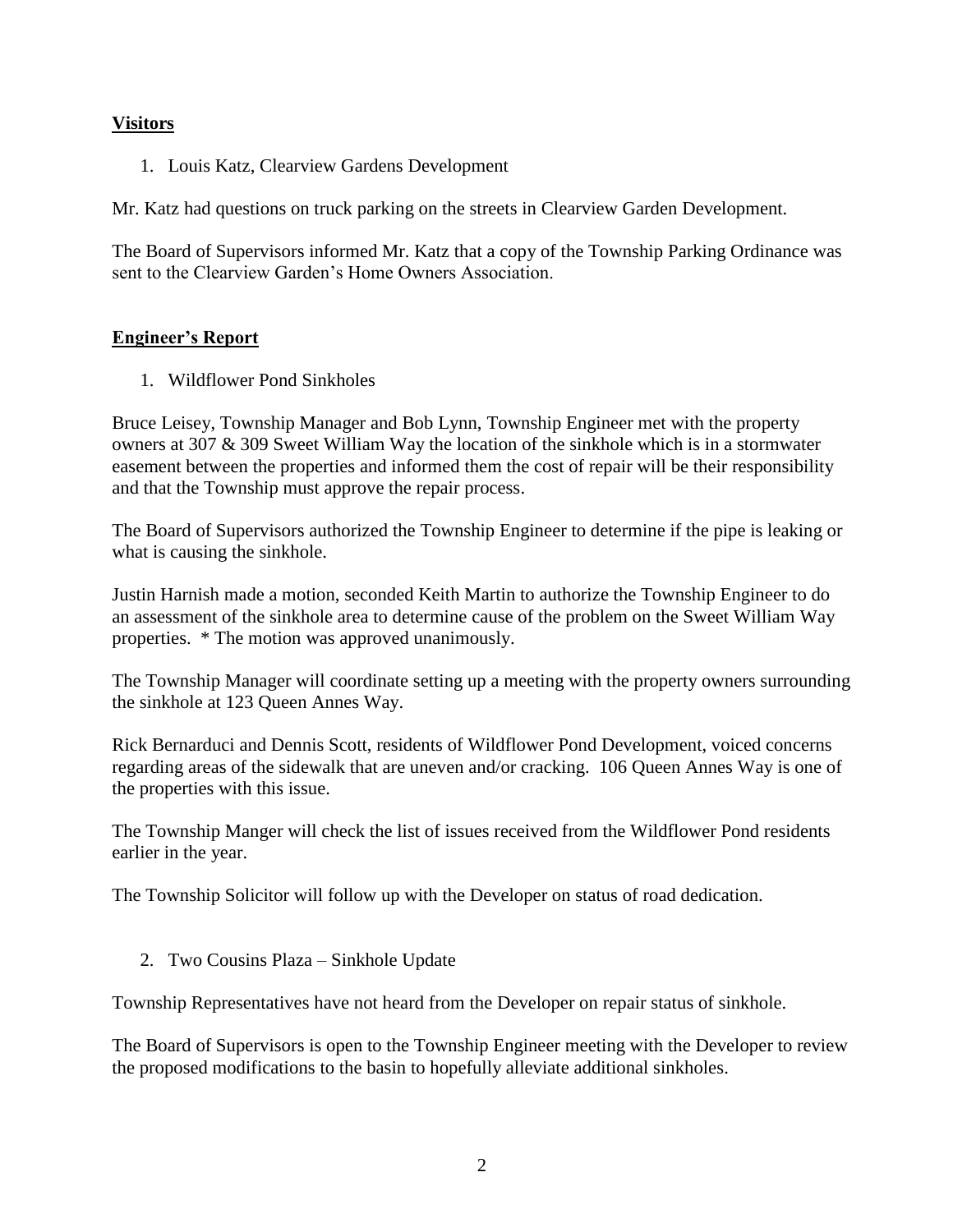Justin Harnish made a motion, seconded by Keith Martin to authorize the Township Solicitor to send a Notice of Violation to the Developer's regarding the sinkhole repair. \* The motion was unanimously approved.

## 3. HomeTowne Square – Basin Update

Bob Lynn, Township Engineer and Bruce Leisey, Township Manager met with Representatives from HomeTowne Square and Dr. Capiello, Peaceable Kingdom Animal Hospital to discuss resolution to stormwater concerns on Dr. Capiello's property. Dr. Capiello's Engineer will review proposed resolution and submit comments.

No decisions were made at this time.

4. Lincoln Land Group – Escrow Release Request

After review, Justin Harnish made a motion, seconded by Keith Martin to reduce the escrow by \$24,520.03 leaving a balance of \$449,358.04. \* The motion was unanimously approved.

5. Countryside Sinkhole Remediation

The Township Manager met with the residents abutting the sinkholes. The Sinkhole is in the stormwater easement and repair is the responsibility of the Township. The property owner at 406 Countryside Drive will remove any fences from the easement before repairs start. The property owner will be responsible for replacing fence after repair.

Justin Harnish made a motion, seconded by Keith Martin to authorize remediation of the sinkholes. \* The motion was unanimously approved.

6. Elmer King – Sewage Facilities Planning Module

After discussion, Justin Harnish made a motion, seconded by Keith Martin to adopt Resolution #010912 Sewage Facilities Planning Module for Elmer King. \* The motion was unanimously approved.

Justin Harnish made a motion, seconded by Keith Martin to approve the Sewage Facilities Planning Module and Stormwater Management Exemption for Elmer King, 630 Hackman Road. \* The motion was unanimously approved.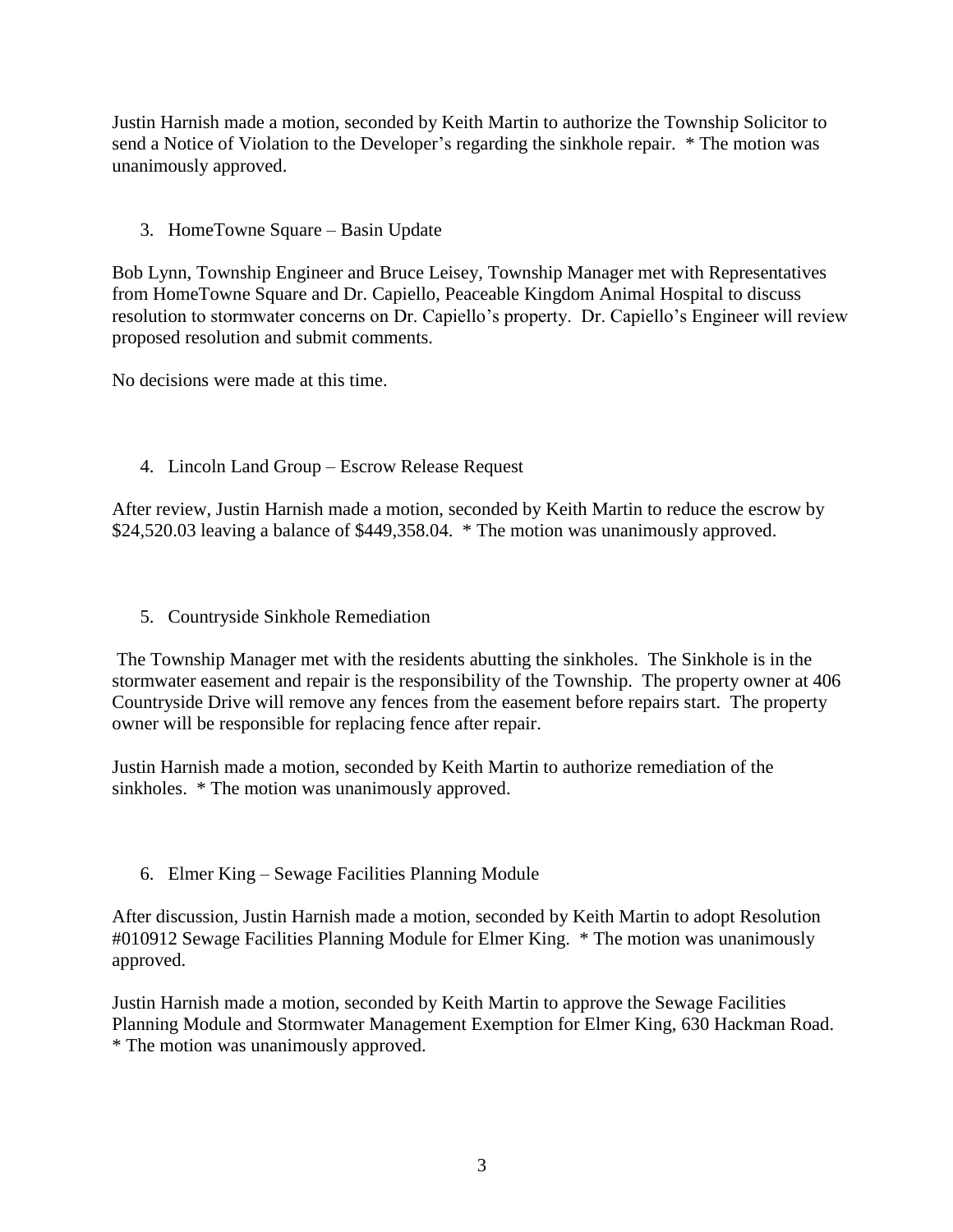# **New Business**

1. Adopt SRO Ordinance

After review, Justin Harnish made a motion, seconded by Keith Martin to adopt the School Resource Officer Ordinance #010912 to extend the agreement for two (2) years to provide the School Resource Officer to Ephrata Area School District. \* The motion was unanimously approved.

2. Adopt Ordinance joining Susquehanna Municipal Trust

After discussion, Justin Harnish made a motion, seconded by Keith Martin to adopt Ordinance #010912A to enter into an inter-municipal agreement with Susquehanna Municipal Trust to provide Workers Compensation Insurance for township employees in 2012. \* The motion was unanimously approved.

3. Approve PSATS Dues for 2012 and attendance at Annual Conf

After discussion, Justin Harnish made a motion, seconded by Keith Martin to approve the annual 2012 PSATS membership dues and approve attendance for Earl Stauffer, Bruce Leisey and Keith Martin to attend the 2012 Annual Conference in May. \* The motion was unanimously approved.

4. Approve Advertising of Ordinance to Collect Fees for Collection of Delinquent Municipal Accounts

Keith Martin made a motion, seconded by Justin Harnish to approve the advertising of Ordinance to collect attorney fees and interest on municipal lien filings. \* The motion was unanimously approved.

5. Valley View Mobile Home Park - Sinkholes

After discussion, Keith Martin made a motion, seconded by Justin Harnish to authorize the Township Solicitor to send a Notice of Violation to Valley View Mobile Home Park for failure to repair numerous sinkholes in the stormwater basin along with a request to provide the Township with engineering report of sinkholes within 5 days. \* The motion was unanimously approved.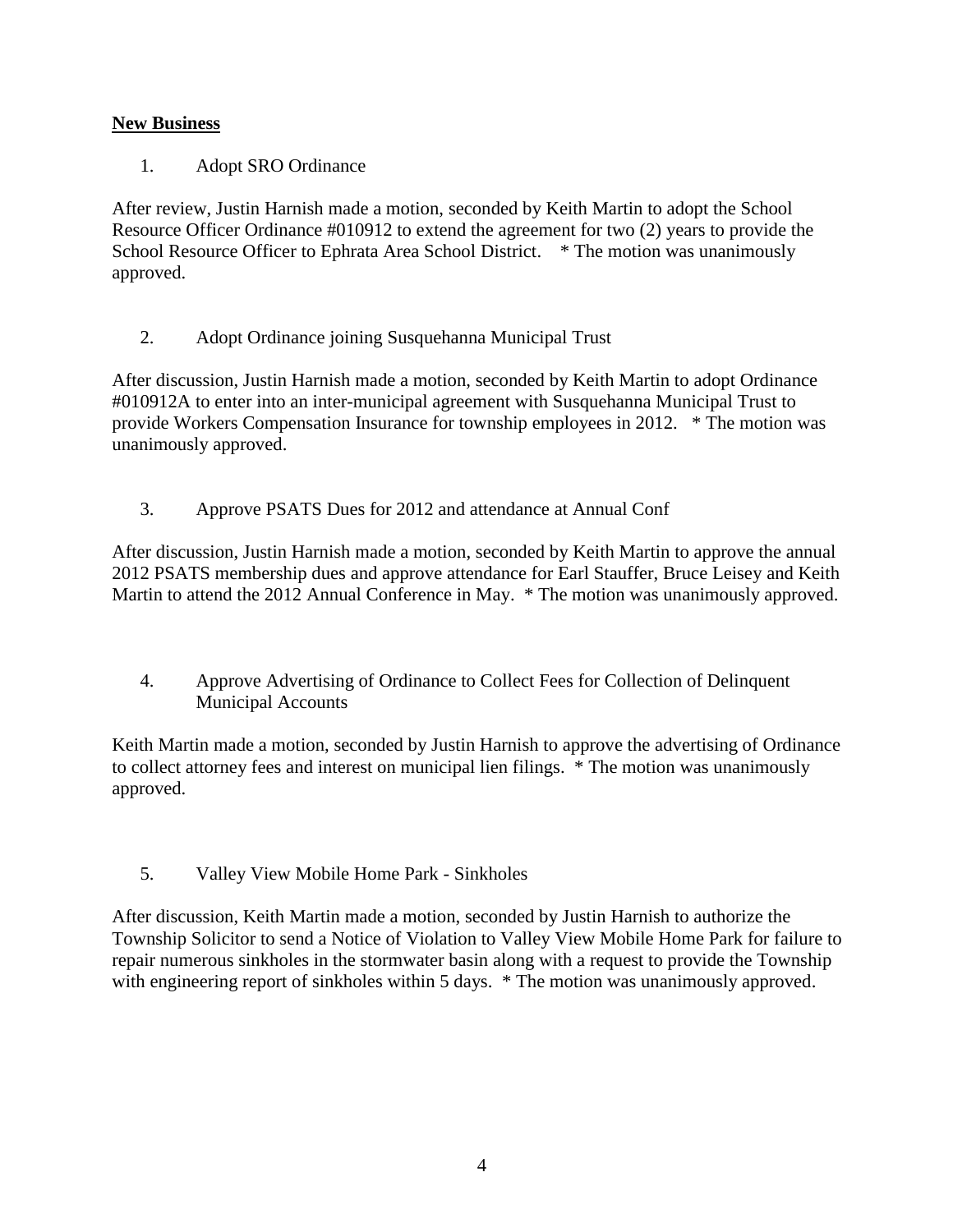# 6. Install Gas Meters

Justin Harnish made a motion, seconded by Keith Martin to approve installation of three (3) gas line meters (2 in new municipal building and 1 in old maintenance building) and installation of two (2) supply heaters and one (1) new heater in the old maintenance building at a cost of \$3,850 by Larry Henry, 2807 Safe Harbor Road, Millersville, PA 17551. The cost will be shared by the Northern Lancaster County Regional Police Department. \* The motion was unanimously approved.

7. Bethany Gardens Rec Fee

After discussion, Keith Martin made a motion, seconded by Justin Harnish to modify the rec fee agreement with Bethany Gardens Developer executed September 8, 2009 to allow final payment to be made in two (2) installments. The first half installment due January 31, 2011 and the second half installment due July 1, 2012. \* The motion was unanimously approved.

8. Park/Rec Grant

Keith Martin made a motion, seconded by Justin Harnish to authorize the Township Manager to apply for a DCNR Grant for park improvements. \* The motion was unanimously approved.

9. John Martin, Durlach Mt Airy Fire Company

Mr. Martin informed the Board of Supervisors that the fire company purchased a new Engine and should take delivery in approximately 3 weeks and will be in service by March or April.

Mr. Martin also asked the Board of Supervisors to consider budgeting additional funds starting in 2013 to the Fire Company to be applied to the principal of the vehicle loan.

No decisions were made at this time.